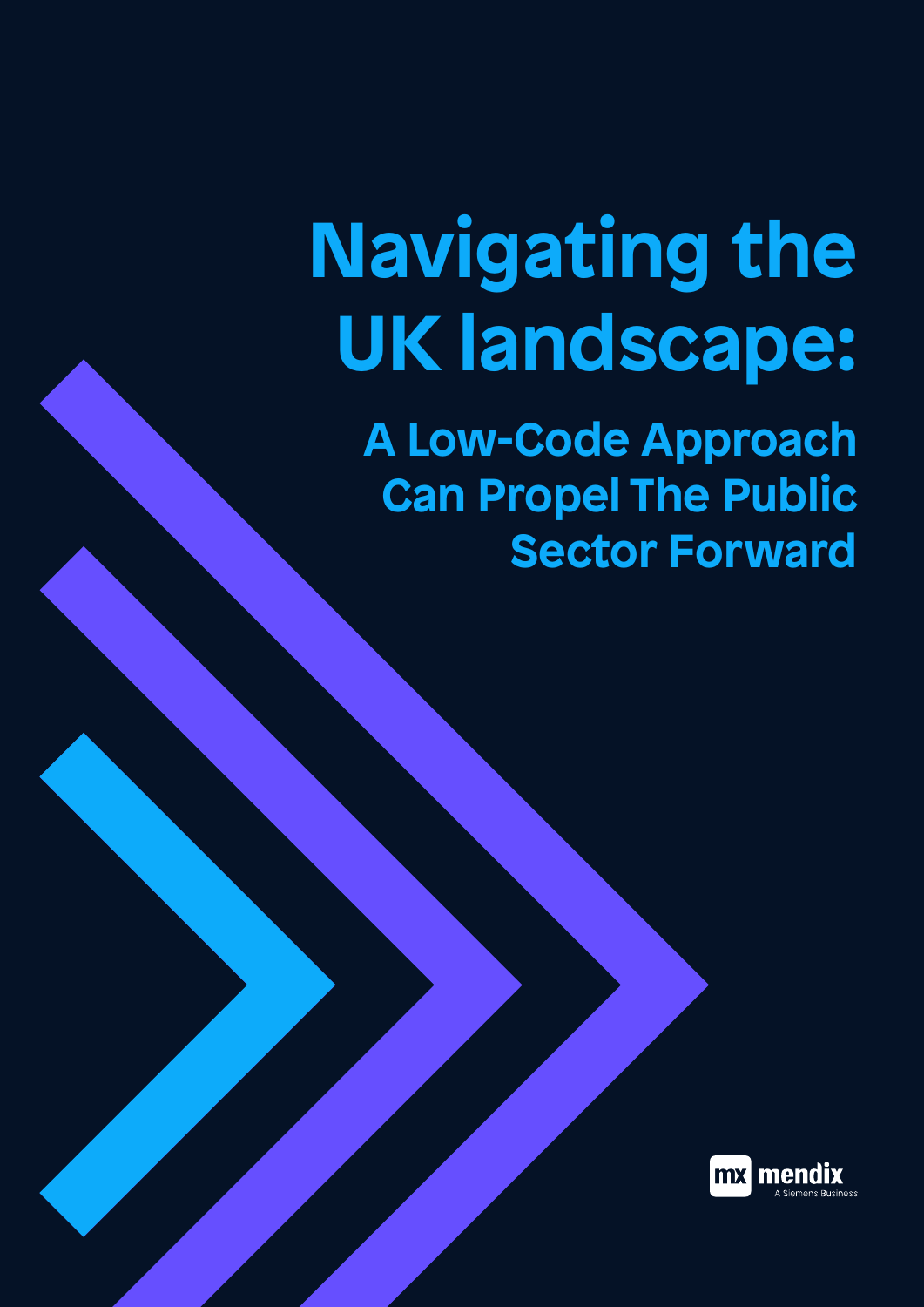#### **Foreword**

Following the disruption of 2020, the arrival of 2021 was greeted with much optimism across the UK. Unfortunately, COVID-19 and the added complications of Brexit has seen our lives and livelihoods continue to be met with uncertain change.

The public sector has been far from immune to this. But given the dependence on public services, more than any other parts of society and the economy, this double-shot of disruption has brought into sharp focus the role, scope, and effectiveness of local councils and central government in the UK.

To keep up with the urgent needs of the public, the government has entered a chapter of deep, essential transformation. In many ways, technology has emerged as an unlikely hero in this difficult saga, with its role in driving the modernisation of public services to meet the demands of an increasingly digital world.

But if the past two years have taught us anything, it's that change is our only constant – and more unknown challenges linger on the horizon. Once again, technology will have a pivotal role to play, but legacy tools are inefficient and monolithic tech stacks are costly. So, how can it keep on meeting the growing requirements of digital public services, especially in the wake of shrinking budgets and ongoing skills shortages?

To better understand the challenges faced by the UK's central government, police forces, unitary authorities and local councils – and how they endeavoured to overcome them – we gathered insights from more than 250 digital, technology, and corporate decision makers across the public sector.

Our findings have been collated in this research report, to highlight the valuable lessons learned from Brexit and COVID-19. Complete with a look at the ways low-code is enabling the public sector to transform digital public services and better meet the needs of the public.

By understanding how the two forces of Brexit and COVID-19 have reshaped the role of digital and technology for public services, we hope this will enable you to deliver the strategy you need, while ensuring you're prepared for whatever comes next.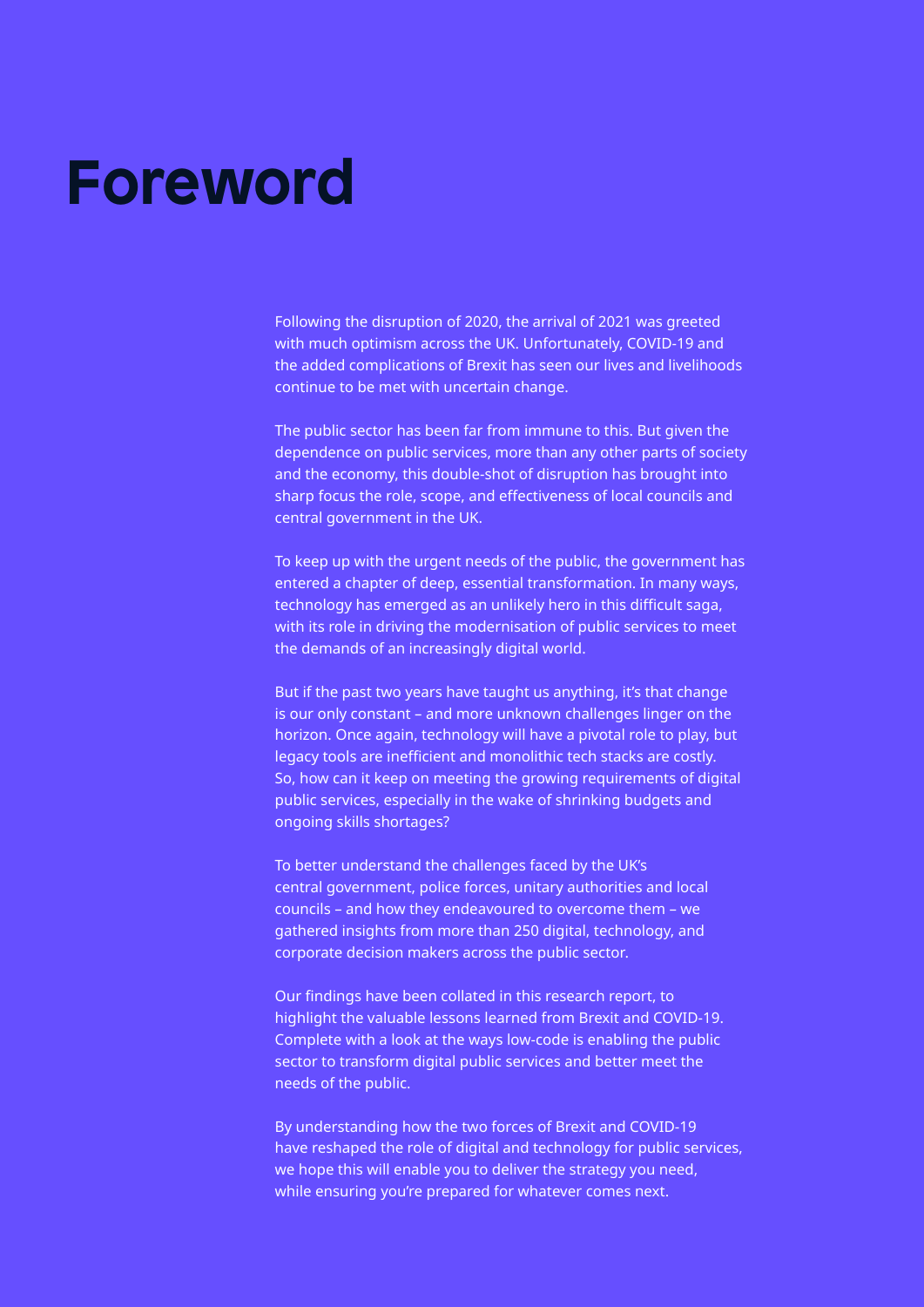#### **Contents**



**10** Chapter 2:<br>Spotlight of Spotlight on Central Government, Local Government & Police Forces



**Chapter 3:** The (Many) Benefits of Low-Code



**Chapter 4:**  Conclusion



**Chapter 5:**  Become a Maker with Mendix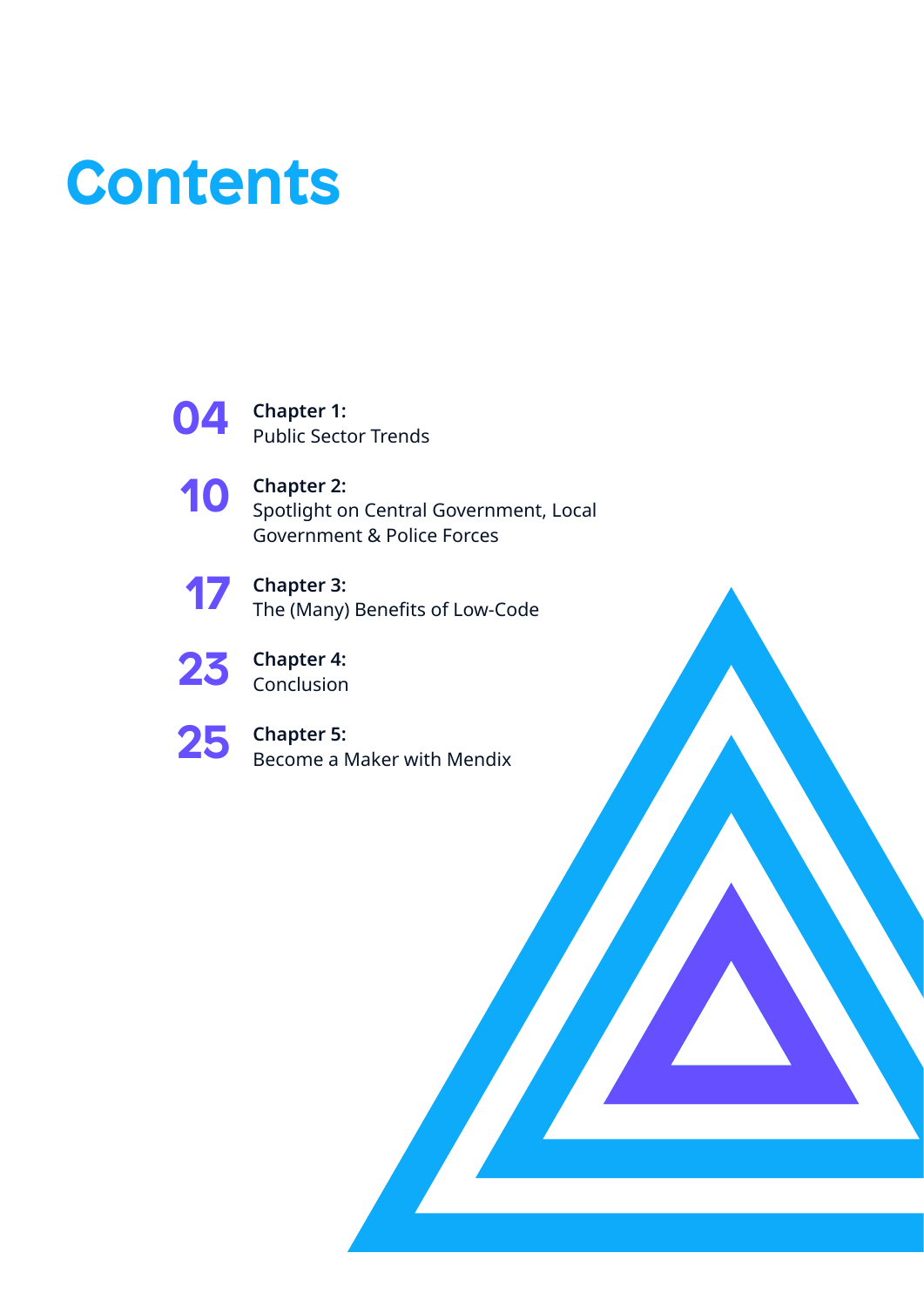# **Chapter 1: Preparing for Brexit**

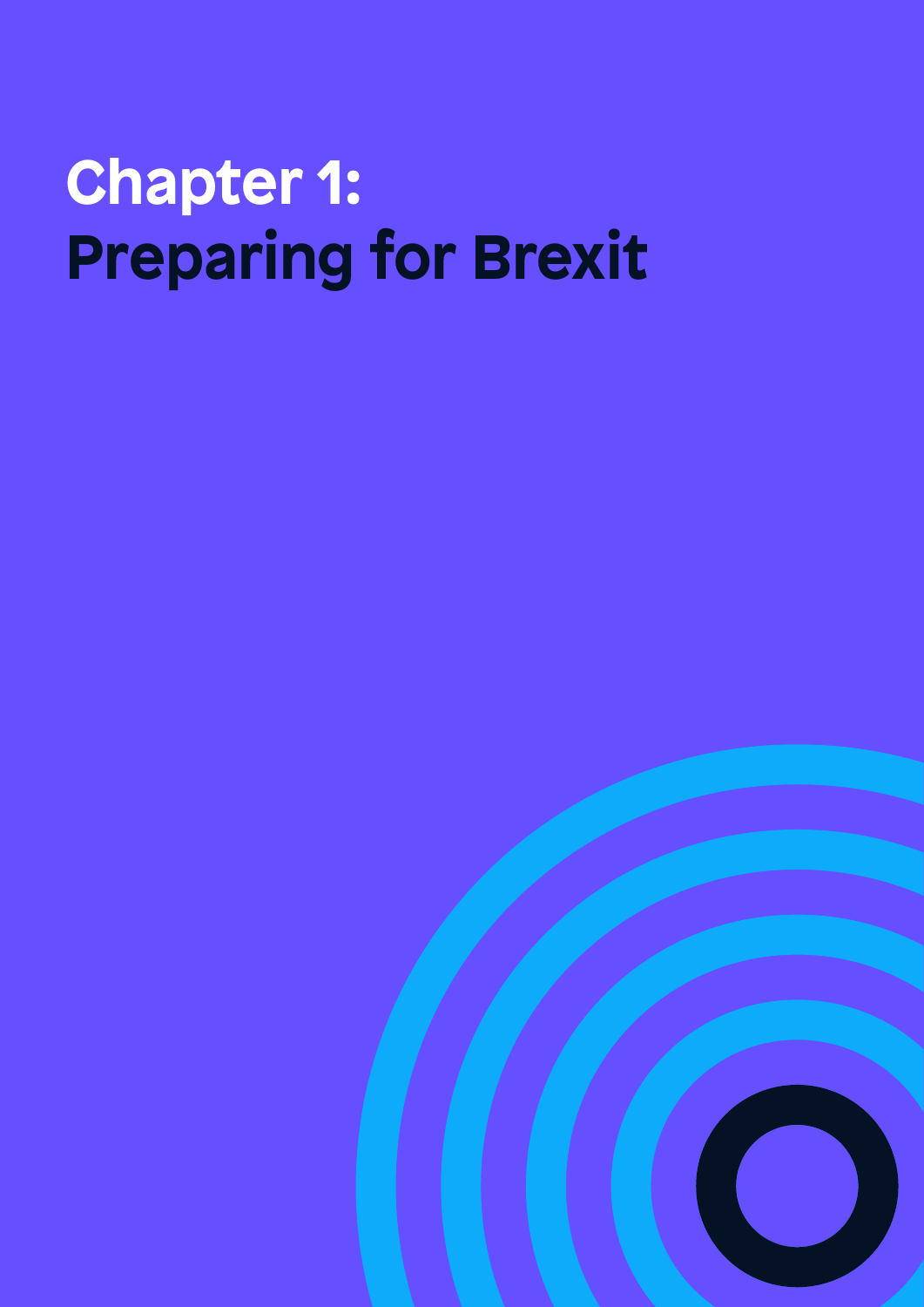# **Preparing for Brexit**

Organisations have been aware of how Brexit could impact the public sector for many years, so it's no surprise organisations haven't been standing still.



In fact, just over half (53%) had invested more in their organisation as a result of Brexit, with 55% also changing their digital investment priorities. It's likely for this reason that almost two thirds (60%) felt prepared to deal with the increased costs and complexities due to Brexit, and 61% felt ready to meet changing rules and regulations.

Similarly, over half (55%) also believed they were well prepared to guarantee data sovereignty rules were adhered to, which was likely as a direct result of the 54% that changed the way they store and manage data in response to Brexit.



number of organisations that felt ready to meet changing rules and regulations

But that's not to say the sector wasn't aware of the substantial affect Brexit would have on data privacy issues, with just over half (53%) stating how they believed it would make it harder to securely and legally manage consumer data.

In addition, over half (54%) were confident their organisation would be able to change its processes quickly enough to comply with new regulations post-Brexit, leaving a substantial number less sure of their agility.

Either way, it's clear technology played a crucial role in preparedness – with a majority of organisations (55%) investing in new digital tools to navigate the changes brought about by Brexit.

For all its disruption, COVID-19 also inadvertently contributed to this preparedness, with almost two thirds (60%) reporting how the investments and changes made in response to the pandemic actually helped them prepare to be more digitally agile in the future.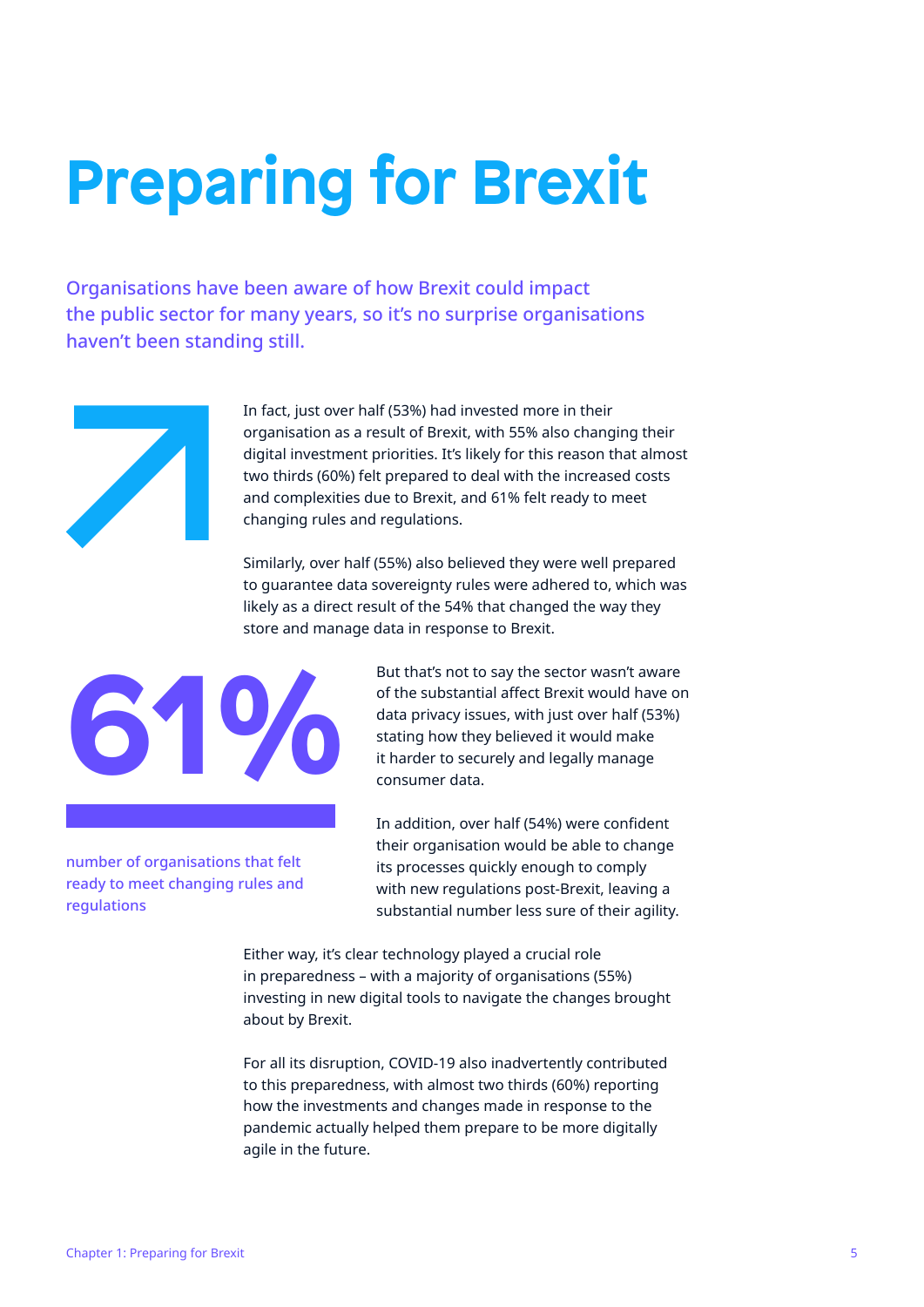# **Digital's Role in Navigating the Pandemic**

Of course, Brexit was just one of the factors at play. On top of this, public sector organisations found themselves having to juggle the seismic, sustained impact of the pandemic on the public – adjusting their ways of working and innovation cycles to support the urgent needs of society.



By the time of our survey, British businesses and organizations in the public sector had spent the best part of a year shifting their operations to respond to the pandemic, while also preparing for the transition from the EU. In many instances, the answer to both challenges was digital and technology.

This was all but confirmed by our survey's findings that a majority (62%) of respondents said the pandemic had caused them to invest more in IT and digital technologies. Only reinforced further by the 62% that deployed new technologies and processes directly as a result of COVID-19.



But beyond simply investing in and implementing new technology and processes, speed was very much of the essence, with almost two thirds (60%) believing the pandemic deemed it more vital to transform digital public services as fast as possible.

number of respondents that invested in IT and technologies due to pandemic, and number of respondents that deployed new technologies and processes directly as a result of COVID 19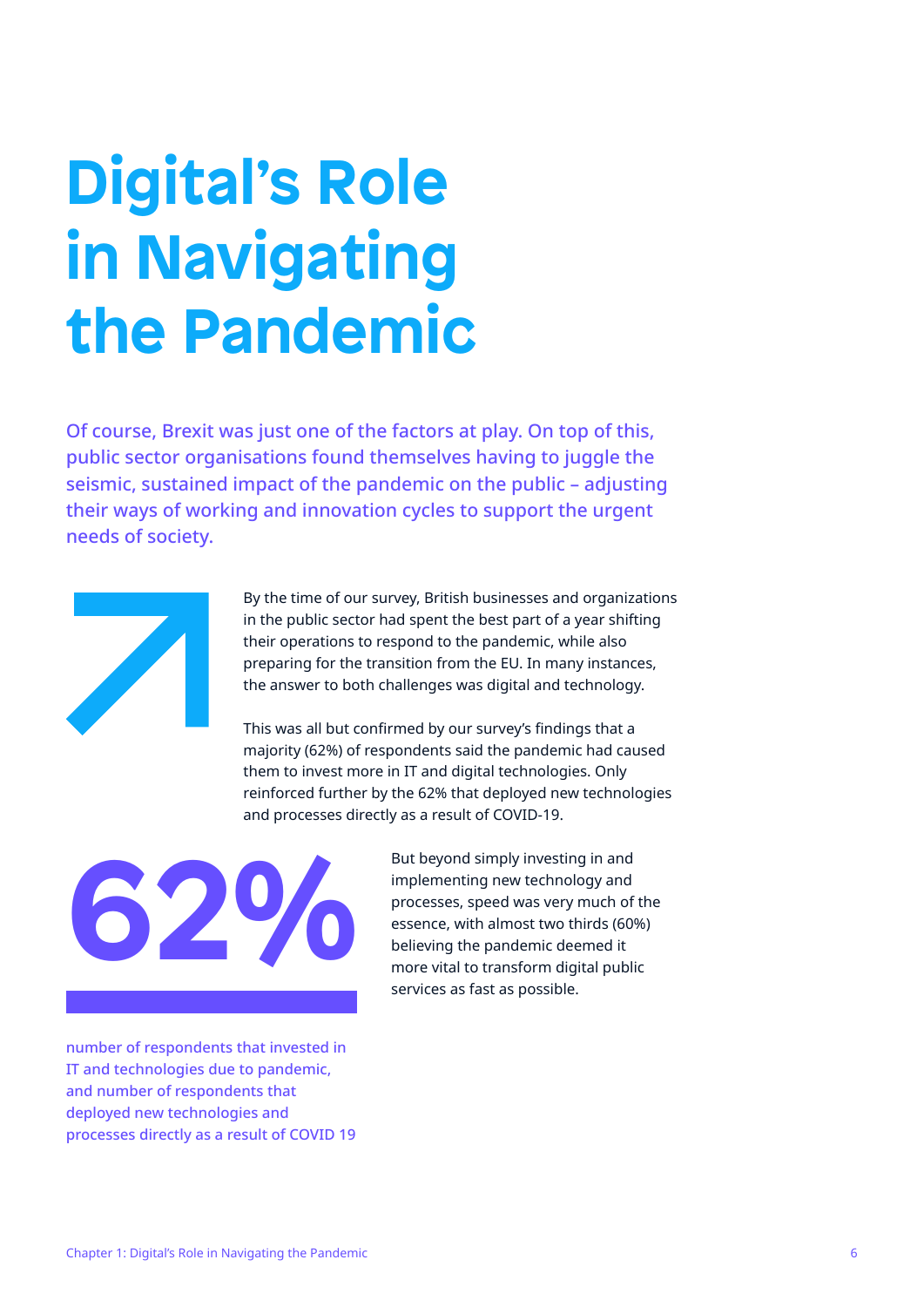# **The Changing Role of Digital Services**

Just as 2020 changed our relationship with technology, the way public sector organisations view and work with corporate departments supporting digital services has shifted significantly too. Given the critical role of digital technology in helping to prepare for and navigate the changes caused by COVID-19 and Brexit, this shouldn't come as a surprise.



And judging by our survey, it hasn't, with a majority (63%) of respondents agreeing how the role of digital public services has fundamentally changed in the past year. With this change perhaps best defined by the almost two thirds (61%) who say that digital technologies have played a more strategic role due to the pandemic and Brexit.

Either way, the impact of corporate services enabling digital public services can't be understated, with the majority (62%) of respondents believing that digital services are more important now than ever before. And it's likely this importance won't waver anytime soon, with the majority (60%) of public sector organisations also providing digital services with extra budget to prepare for the long-term impact of COVID-19 and Brexit.

But with this importance (and power) comes more responsibility. And more than half (59%) of respondents admit that – largely owing to the pandemic and Brexit – digital services are now expected to modernise core services and improve operational efficiency faster. Most likely in a bid to counteract the perceived lag in digital transformation that's felt by more than half (52%) of public sector organisations.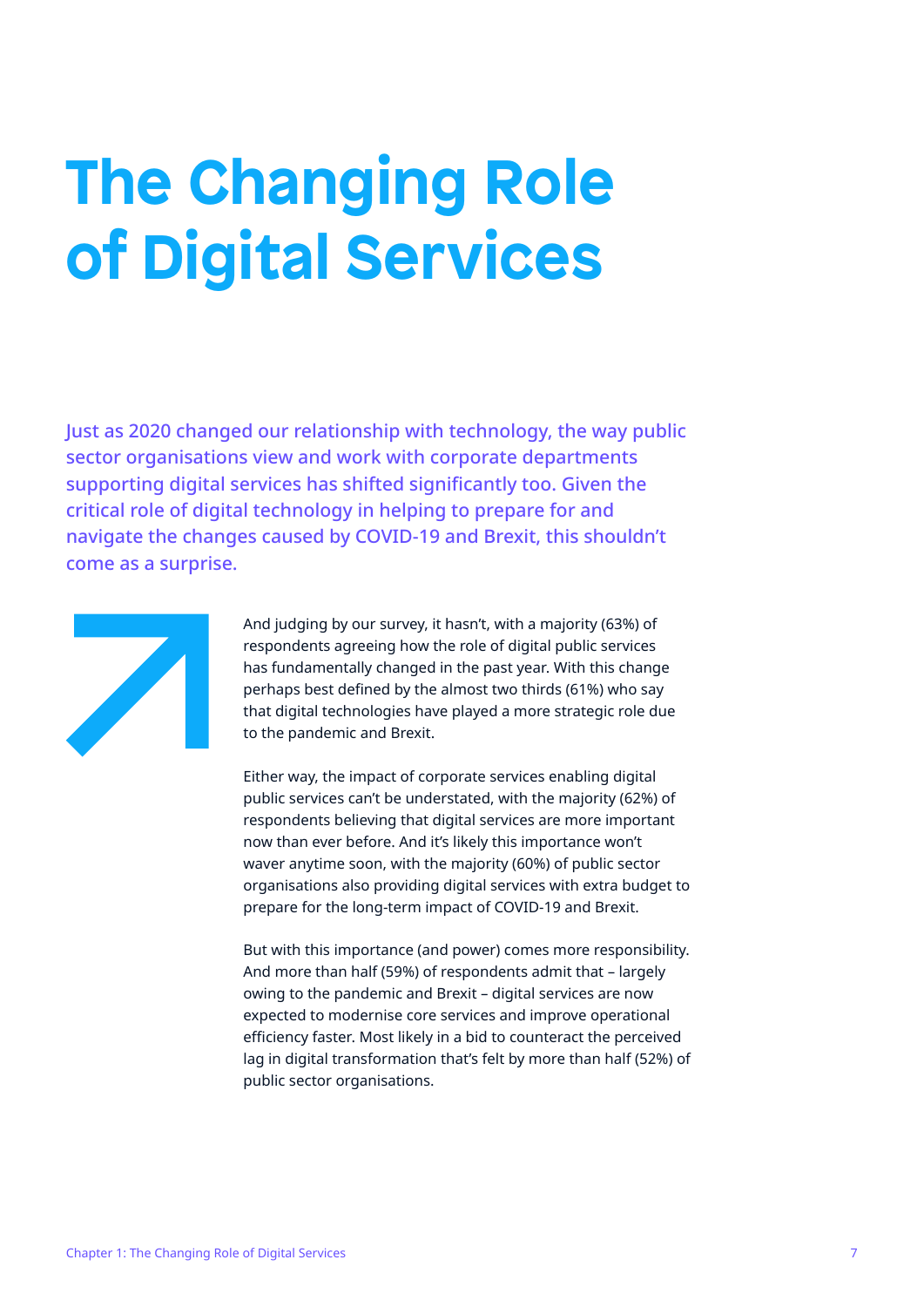#### **Looking Towards the Wider Public Sector**

Despite this added burden on technology and digital services, it looks like they can at least rely on the support of the wider business to meet the evolved expectations around new systems and software. As alluded to by almost two thirds (60%) of public sector organisations that say there's been more collaboration across their organisation to deliver public services in the wake of the pandemic and Brexit.



Recent investments in new digital projects and tools are a clear indication of this. With more than half (57%) of respondents saying their organisation has adopted technologies that empower employees to develop and implement their own business applications accompanied by integration to enterprise systems.



also seen organisations invest in internal collaboration (31%), supply chain management tools (32%), risk and compliance management tools (33%) and an online customer portal (39%).

But on top of this, today's increasingly digital – and volatile – landscape has

of public sector organisations say there's been more collaboration across their organisation to deliver public services in the wake of the pandemic and Brexit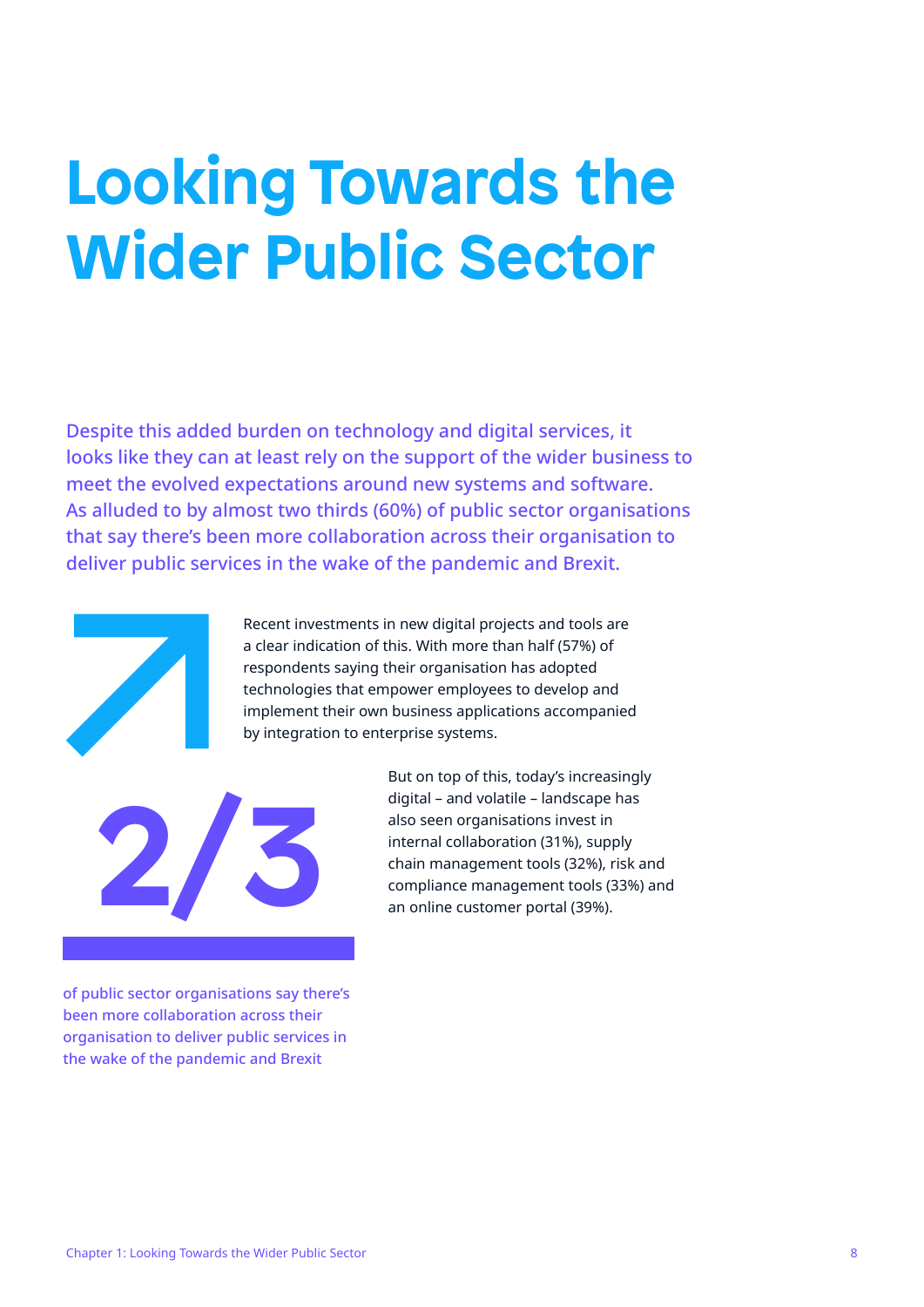# **Making the Most of Existing Staff Remains a Priority**

Along with the pandemic, Brexit has acted as a catalyst, prompting the public sector to address its digital needs. Investing in more technology at a faster pace has become a priority (as seen above) – but equally as important is the ongoing journey to ensure the whole organisation is collaborating as effectively as possible to deliver efficient public services.



Fortunately, organisations weren't starting from scratch and have been able to rely on a strong foundation. Mainly owing to the fact the majority (59%) of respondents agreed the people within their business are more tech-savvy than they were a year ago.

Even so, there was still work to be done – and back in December 2020, almost two thirds (62%) of public sector organisations had already begun training employees for new digital jobs, processes, and tasks. Once again, however, there's still a heavy dependence on a single corporate department for IT and technology, with a majority (57%) stating how the department needs to work with the rest of the organisation to improve these digital skills.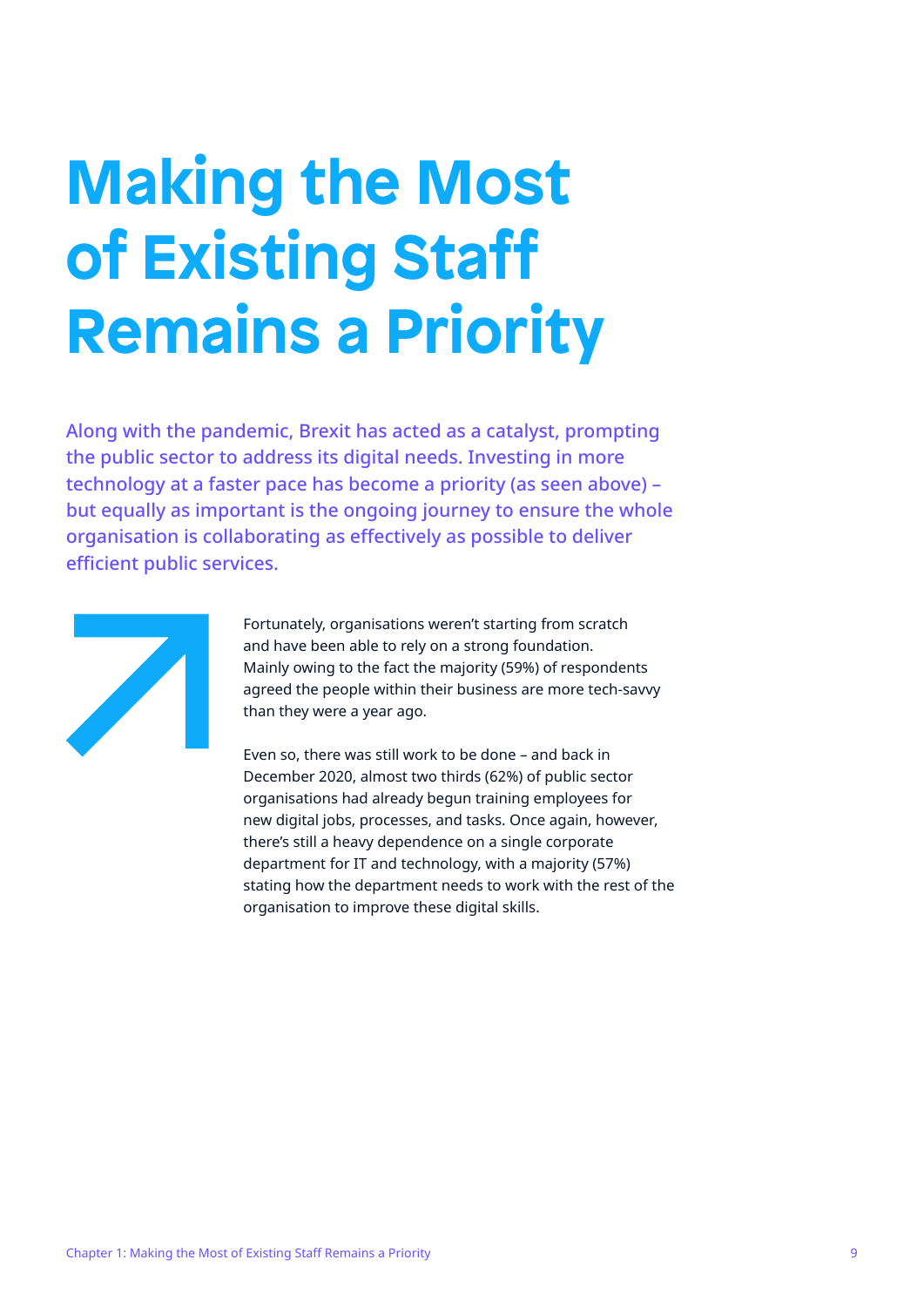**Chapter 2: Spotlight on Central Government, Local Government & Police Forces**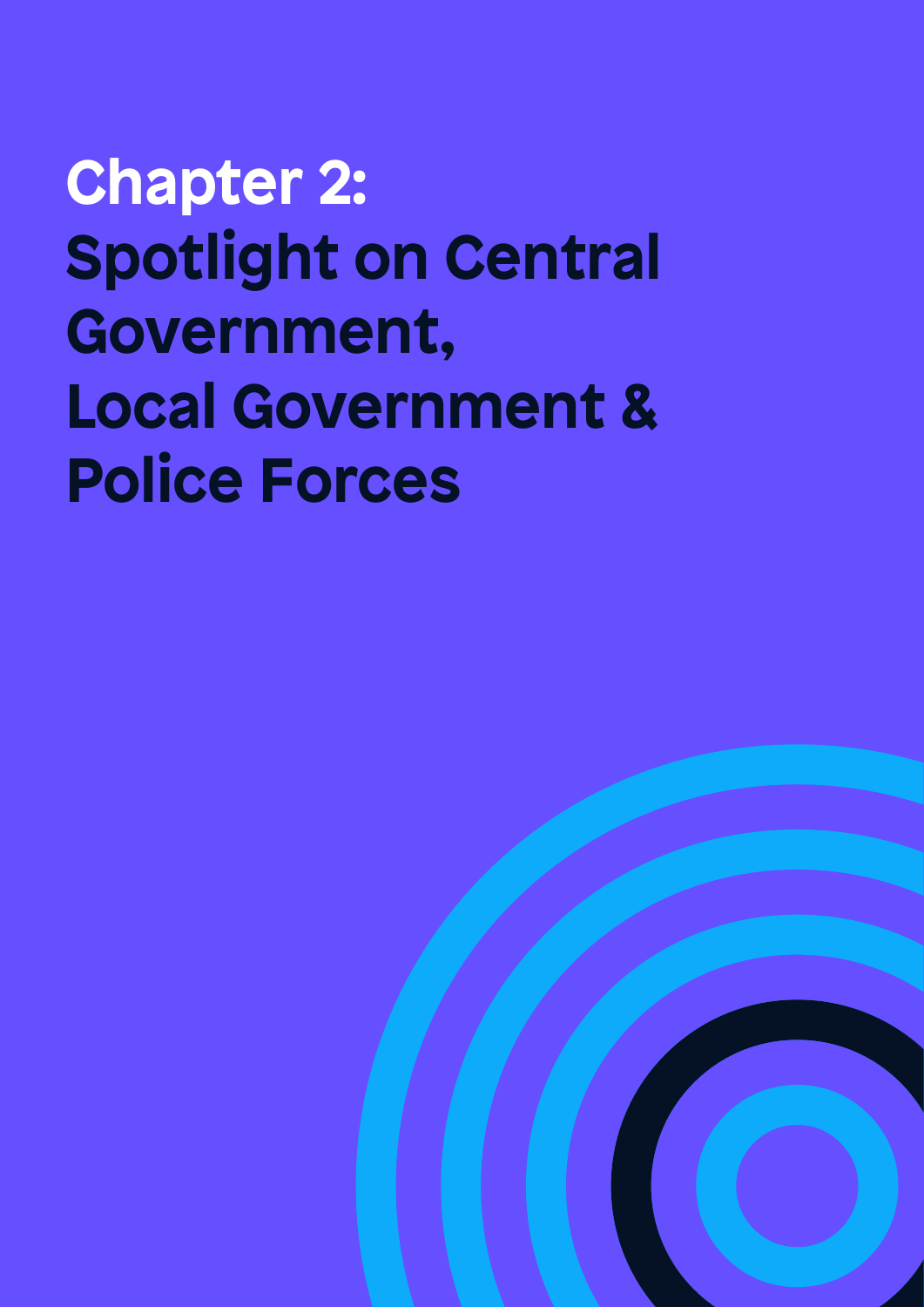#### **Central Government**

Public sector organisations have been critical in enabling the UK to cope with the COVID-19 crisis and Brexit. But, unsurprisingly, the burden – and critical eye(s) – on central government has been far greater than its counterparts across the sector, requiring innovative technology solutions, delivered at pace, to address the evolving needs and expectations of the public.



The UK's Government Digital Service (GDS) is a testament to this, with its ongoing mission to design and develop a simple, joinedup, and personalised government experience for everyone. Not forgetting the Central Digital and Data Office (CDDO) and its commitment to supporting digital, data, and technology transformation at scale.

IT departments have of course been instrumental in driving these digital initiatives. But, as revealed by our research, they're under pressure to deliver more digital projects, even faster than before, to meet the needs of the public in an increasingly digital world. However, this has become near impossible due to shrinking budgets and ongoing software skills shortages.

In response, the Civil Service is forced to consider new ways to transform digital public services to better meet the needs of the public, improve data management, and increase their use of new technologies, such as automation.

Increasingly, the UK Government has recognised that low-code can help take the pressure off and has invited proposals for innovative platforms and software for digital public services that include low-code platforms. Their shared vision is to deliver more user-centred, cost effective, local public services through open, collaborative and reusable work.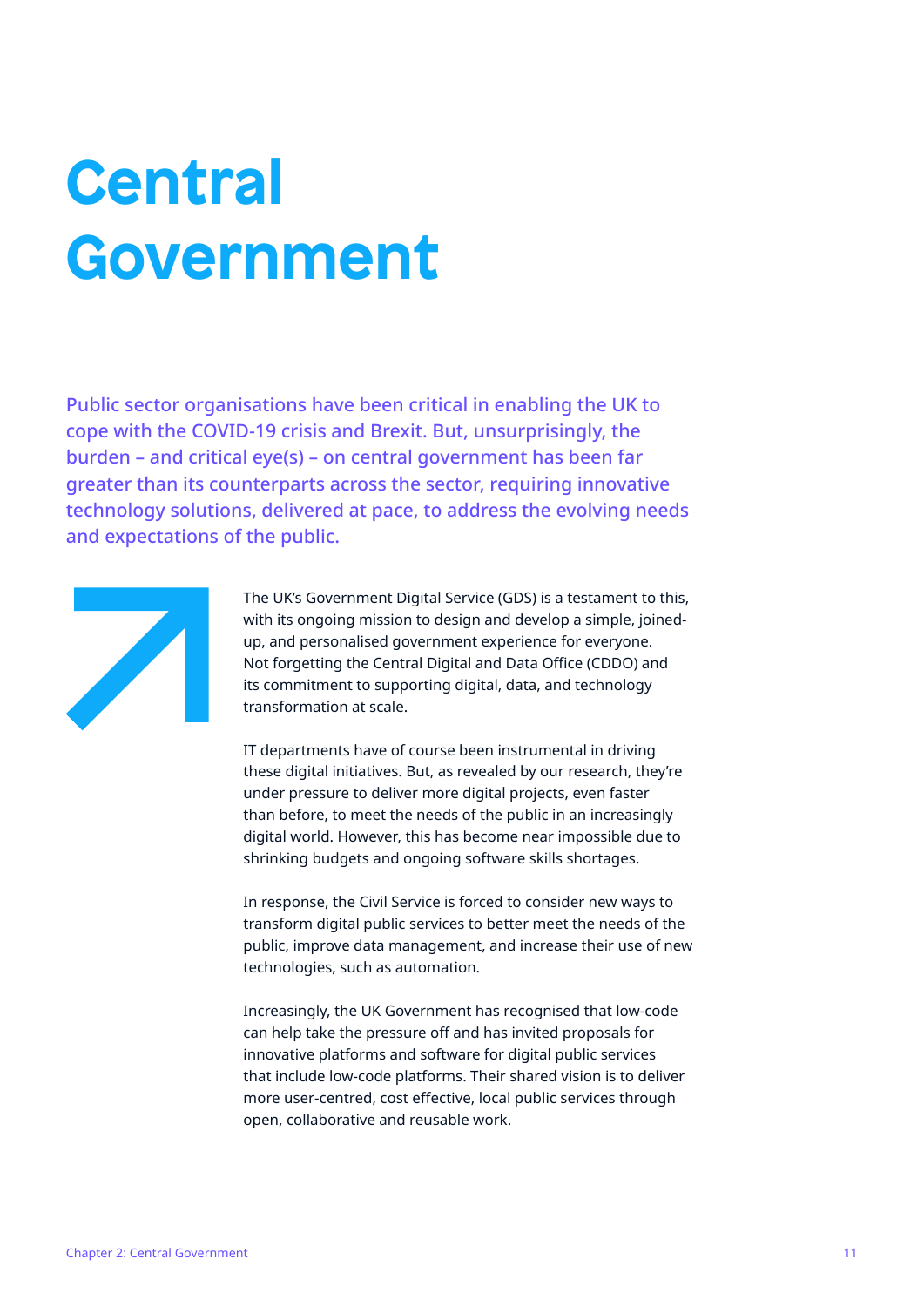Part of UK Government's response to COVID-19, the government needed to track contracts for suppliers to register, submit availability, lead time and pricing for subsequent review, approval and ultimately purchase. This is a great example of low-code in action. Mendix Expert Services Team worked alongside civil servants and their technology professionals to deliver an end-to-end solution to support the specified process and manage supplier communications.

The result was a successful project delivered within an urgent four-day timescale, providing the required capability, improving speed and efficiency of supplier onboarding and equipment distribution. Following the app's success, the UK Government has proceeded to create a number of apps using Mendix lowcode, that have replaced complicated spreadsheets recording details, tasks and approvals, to provide a more productive and less cumbersome solution.

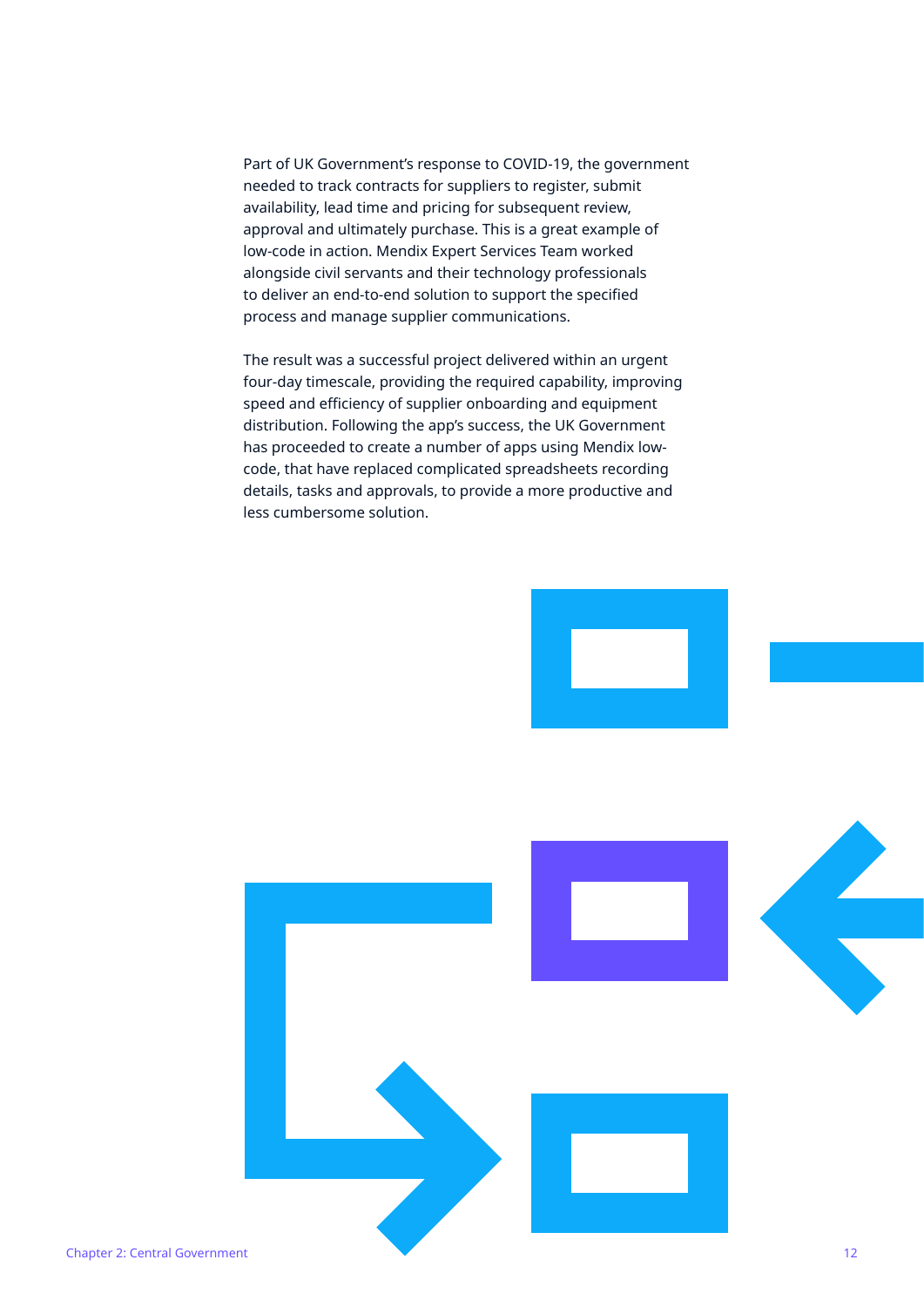#### **Local Government**

Local government has also played a key role in keeping communities safe and informed throughout the pandemic. Overnight, local councils were forced to set up remote working for their employees, while dealing with extraordinary demand for services from local people and businesses – and this was only made more complex in the wake of Brexit.



By investing in digital transformation of public services, councils were able to respond and build trust with the communities they serve. But as we enter the new year, there's a need to continue the pace of this modernisation as local authorities strive to address digital inclusion and improve multi-agency coordination between local government, healthcare, and the voluntary sector for effective digital public services.

However, the road ahead is far from straightforward – and digital public services will need to be designed and delivered at pace to navigate change and meet the needs of local residents



in just 24 hours the Knowsley council built an application to support their local community

and businesses. But this comes against a backdrop of sustained cuts in spending, alongside the same coordination and legacy tech challenges that are hampering the wider public sector.

IT teams must build on the innovative foundations that were forced by necessity to optimise operating models, service delivery, and ultimately engage citizens through digital public services. But they can't do it alone – and like we've seen in central government, low-code is quickly emerging as the answer to drive local government forward.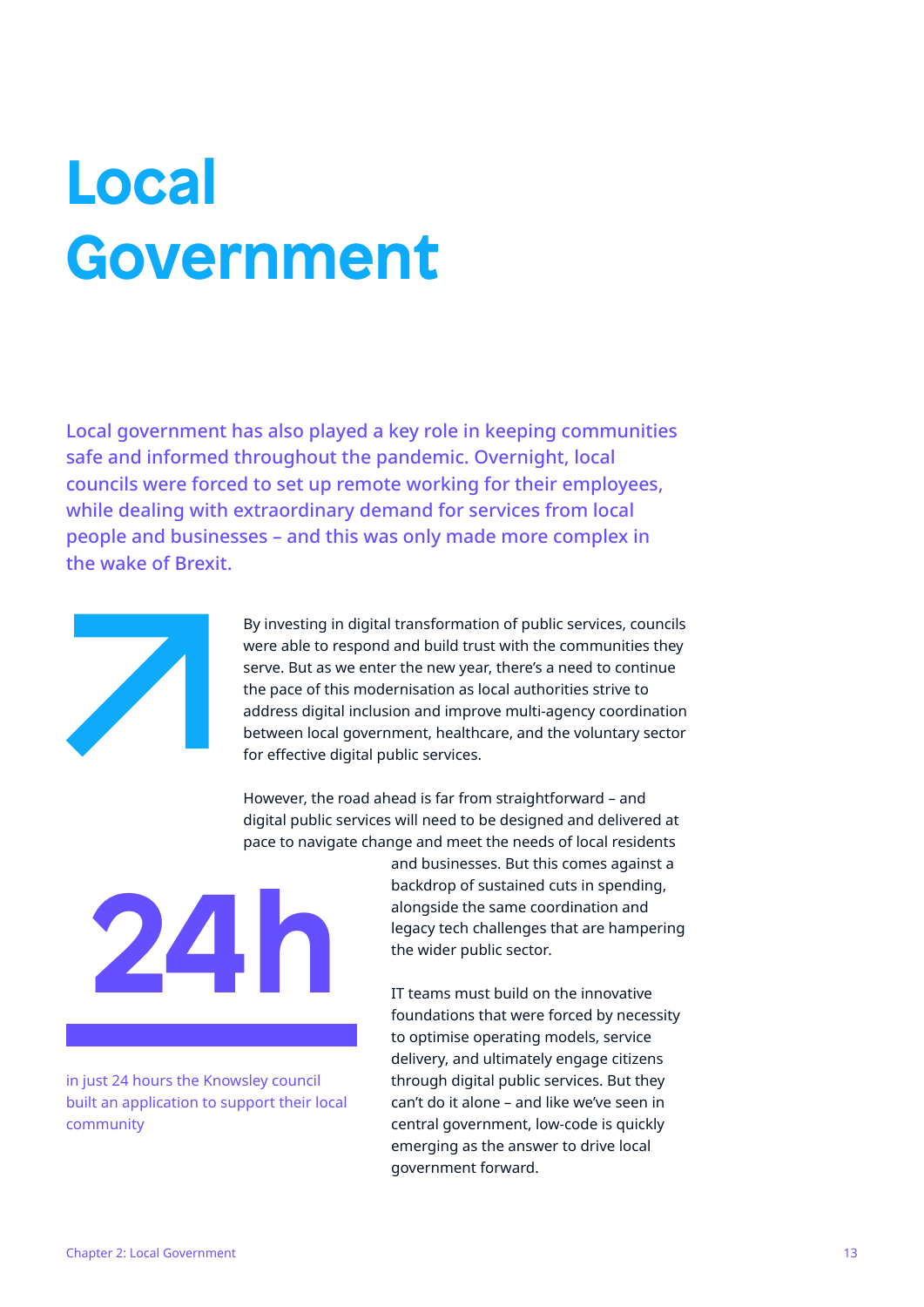Knowsley Council is one great example of a local service provider that used low-code to adapt to the increased demand from its residents and local businesses. In just 24 hours, the council built an application that enables Knowsley residents to request assistance or volunteer their services to support their local community.

This application connected people who need help with the people who can help – providing support for 7,000 vulnerable residents. This includes Knowsley Council residents who fall in the shielded category – those people who need additional support because they live alone or need to self-isolate for health reasons.

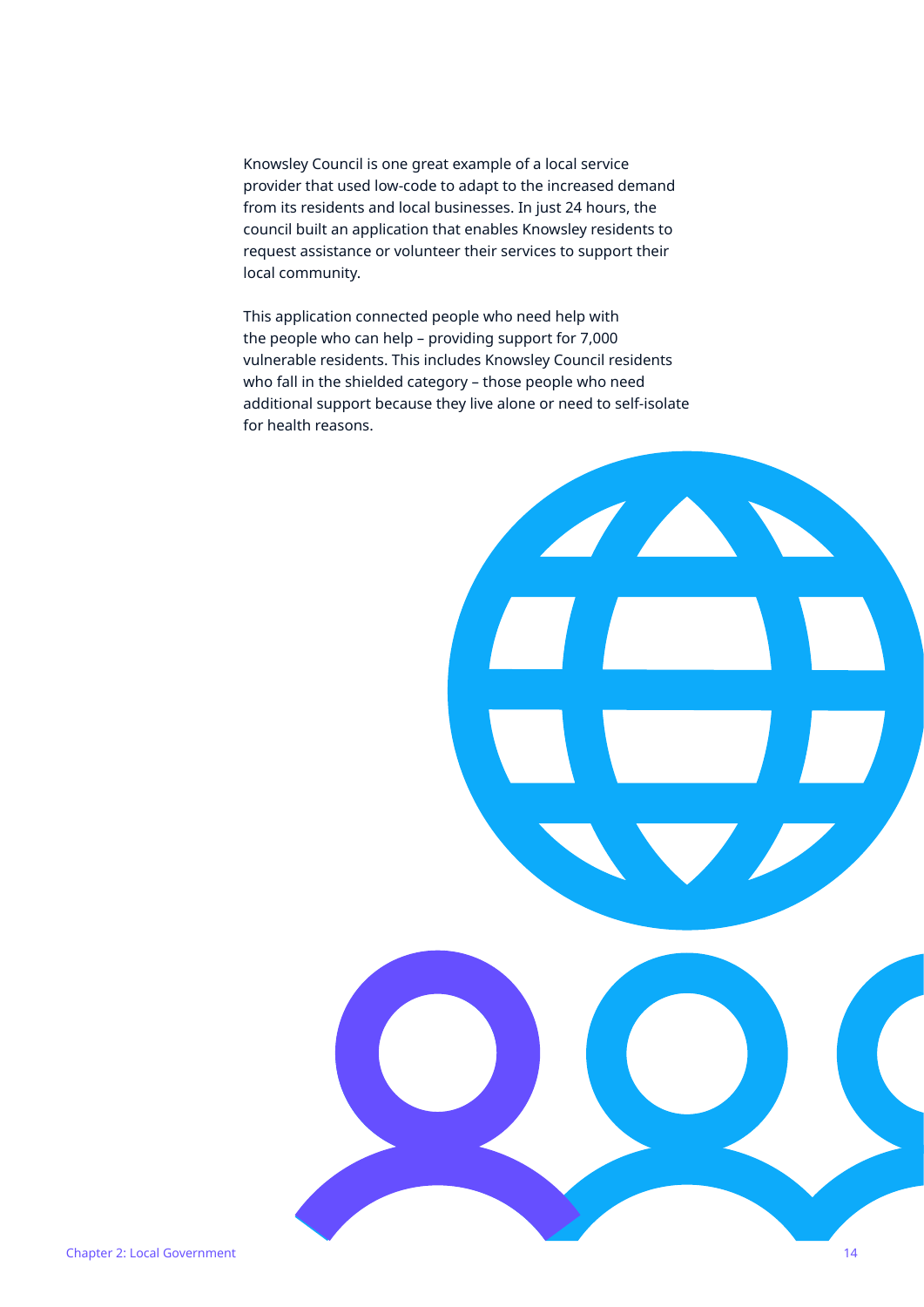#### **Police Forces**

The UK's police forces are essential for maintaining public safety. But their role today extends far beyond just fighting crime, with the need to build and nurture strong relationships of mutual trust between the police in a multi-agency setting together with the communities they serve.



It's no secret this relationship was severely tested as sociopolitical movements and public pressure rose to the fore during the pandemic. But even before the start of the crisis (and Brexit), police forces were facing an uphill struggle to ensure public safety, while dealing with sustained cuts in public spending.

In 2021, as the thin blue line continued to get thinner, police departments have been turning to digital technologies to streamline their services and lower costs. But in the process, this has also helped transform the way policing is delivered – taking police officers away from desks and bringing them closer to communities and crime scenes.

**3000**

police officers so far are now able to record notes and pictures on their mobile device through a new application

Digital transformation across police forces is already well underway, but the onus is now on maintaining this momentum to protect the public, empower communities, and prevent crime before it happens. However, as we've seen across the public sector, significant digital change is difficult due to the constant roadblocks of low budgets, lack of time, and collaboration challenges.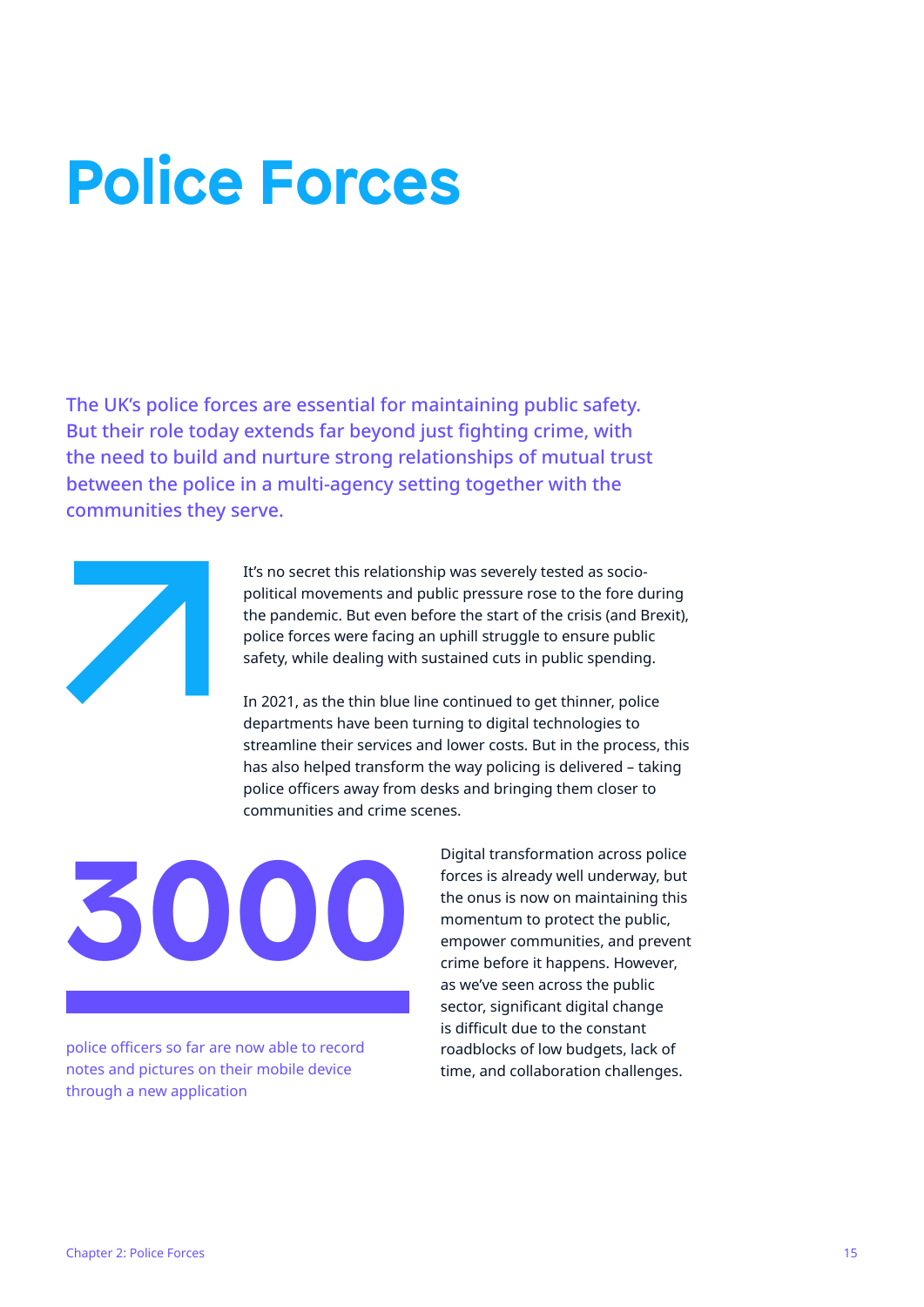This is where low-code can have a huge impact with minimal physical and fiscal investment, to propel police forces – and the communities they serve – forward in 2022. Below are some of the ways this is made possible.

Mendix recently worked with a UK police force to roll out an application that replaced police officers' notepads. Instead of having to take incident details down using pen and paper, officers are now able to record notes and pictures on their mobile device. This application has been rolled out to over 3,000 officers so far, with another 2,000 gaining access in the near future.

This application is particularly impressive for a number of reasons. Firstly, it is a native mobile application contained in the private cloud. But also due to the nature of the application, it has to work offline without saving anything to the device itself. These are obviously complex features of an application that were only made possible because of low-code.

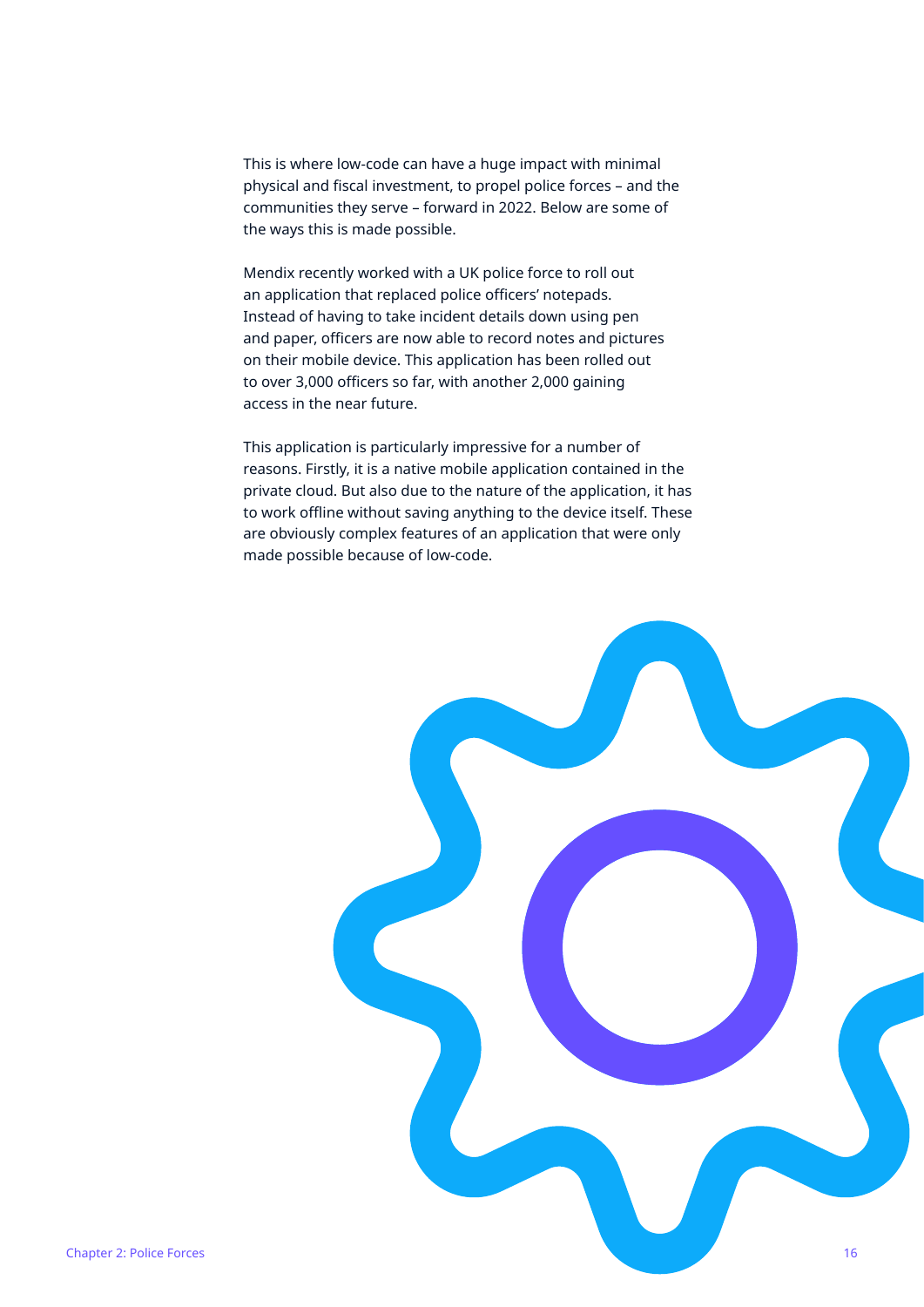# **Chapter 3: The (Many) Benefits of Low-Code**

In response to the challenges faced by police, and local and central government, low-code can be the key to cost-effectively modernise core systems, improve operational efficiency, engage citizens, and deliver digital public services that meet the needs of businesses and the public. In this chapter we explore how, with a look at low-code's role in promoting collaboration, innovation, and rapidly delivering outstanding digital public services.

![](_page_16_Picture_2.jpeg)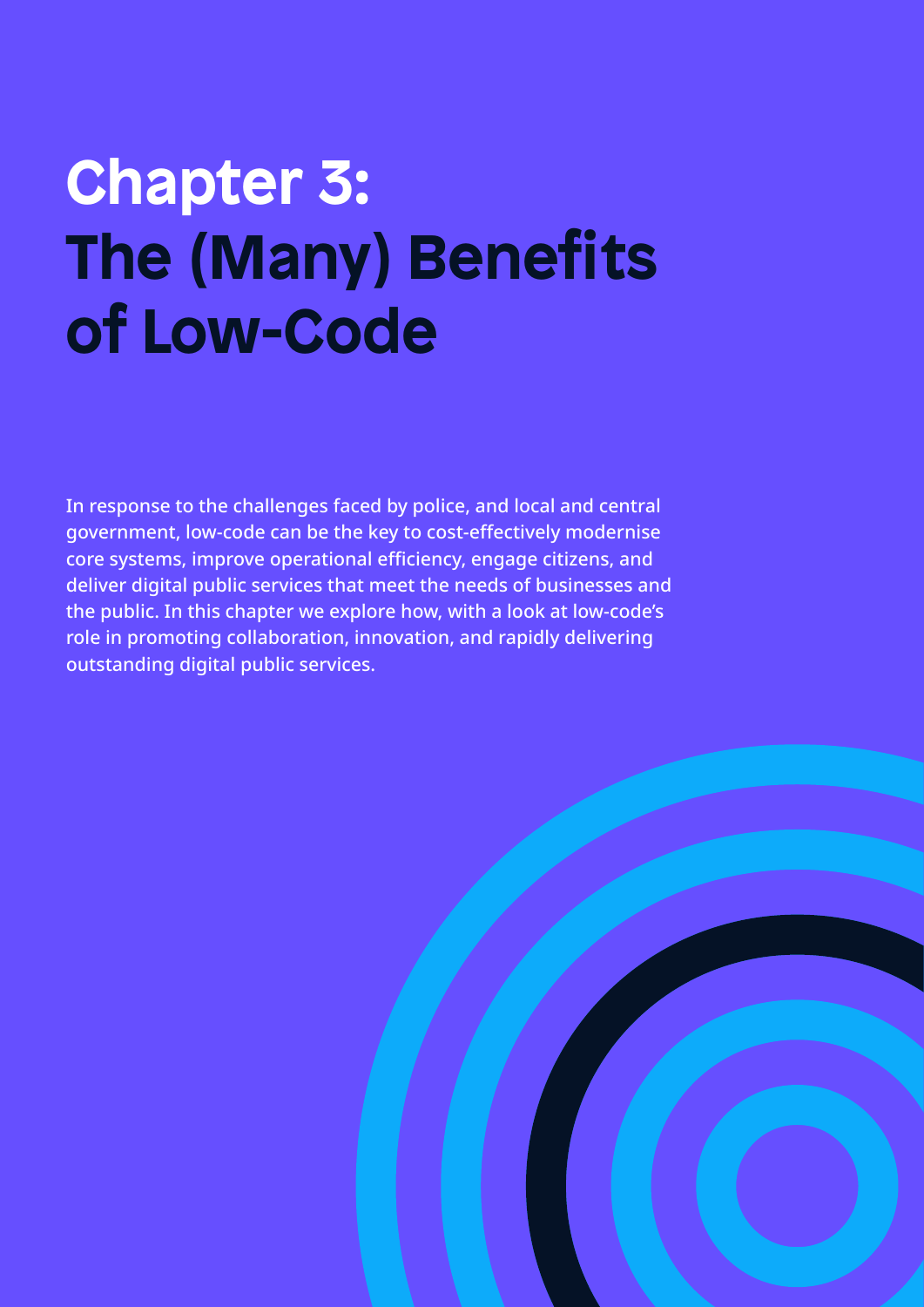### **Overcome Legacy Technology Challenges**

One major blocker to innovation within the public sector has been its longstanding grapple with legacy technology. Once upon a time, upgrading IT architecture meant carrying out a major overhaul, all at once – often taking years to implement, with the benefits not realised for a prolonged period of time.

![](_page_17_Picture_2.jpeg)

But the need for essential digital public services continues to evolve too quickly for this traditional model. So, the sector must consider moving to a composable enterprise – whereby organisations can add apps to the tech stack one by one, like LEGO, creating a model that progresses at the pace of 2022 (and beyond).

Low-code platforms have made this possible, by providing a sandbox to create any application and ensure it works seamlessly with others. Importantly, it works with any operating system and fits anywhere in the tech stack, to link with different systems and avoid integration headaches.

Chapter 3: Overcome Legacy Technology Challenges 18 and 200 minutes of the chapter 3: Overcome Legacy Technology Challenges 18 and 200 minutes of the chance of the chapter of the chapter of the chapter of the chapter of th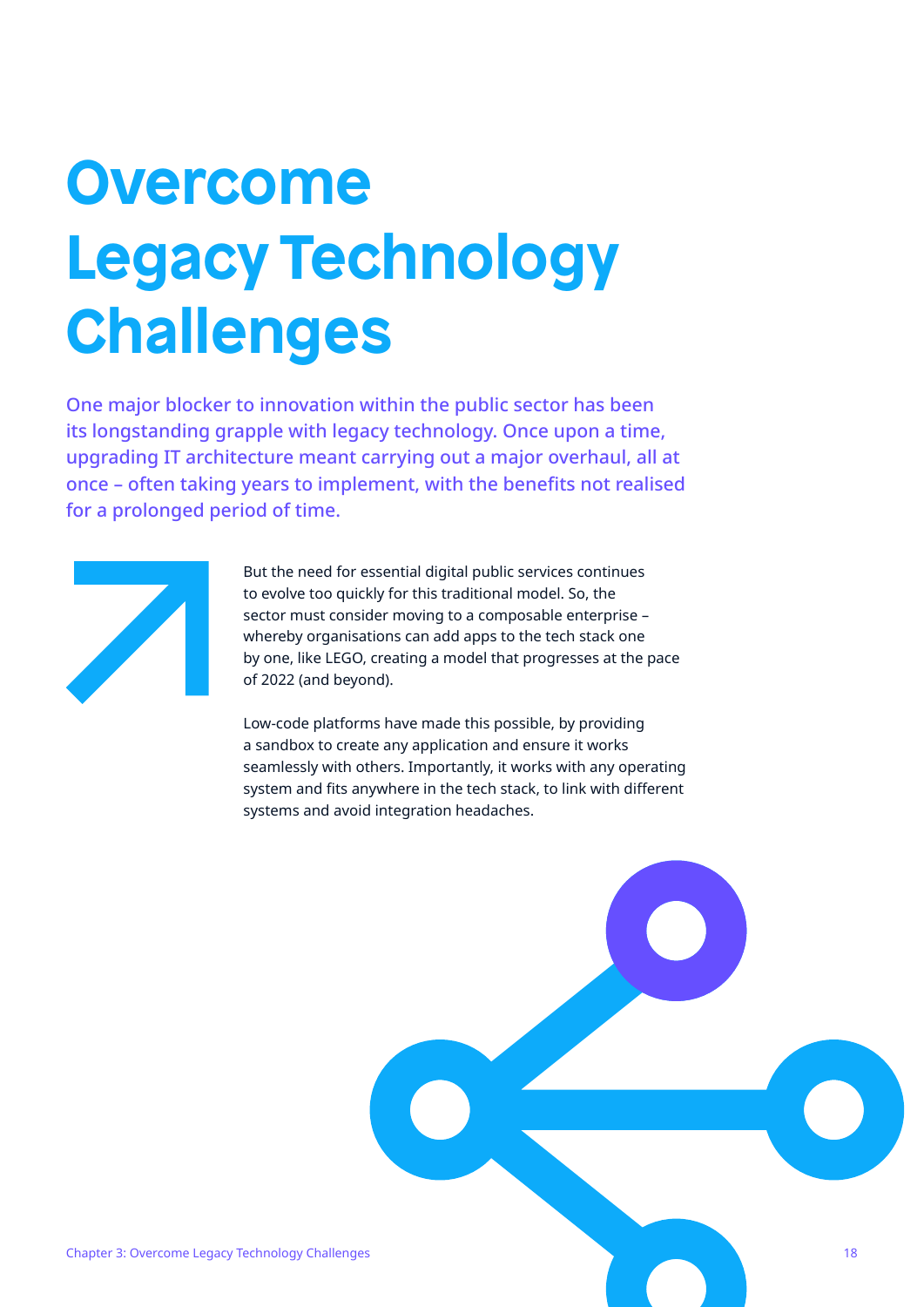# **Close the Digital Skills Gap**

Even before the disruption of 2020, UK businesses and public sector organisations were contending with a digital skills gap. Unsurprisingly, COVID-19 blew it wide open as digital services and the subsequent skilled persons to deliver them skyrocketed in demand, while Brexit did its best to make sure developers were even harder to come by.

![](_page_18_Picture_2.jpeg)

Throughout 2021, the sector has been inundated with the same shortages. The outlook for 2022 on the digital skills gap isn't looking any better. But rather then magicking software specialists out of thin air, one solution for organisations is to stop looking outside and start looking within – with inter-skill sharing serving to upskill other employees to reduce the burden on a solitary IT department.

Low-code platforms, such as Mendix, make this possible by empowering all employees to become makers with its accessible, intuitive features. Of course, technology professionals and digital experts will still have a role to play, but by sharing their skills, they share the load – and in time everyone can develop the necessary skills to confidently collaborate, innovate, and create alongside IT.

![](_page_18_Figure_5.jpeg)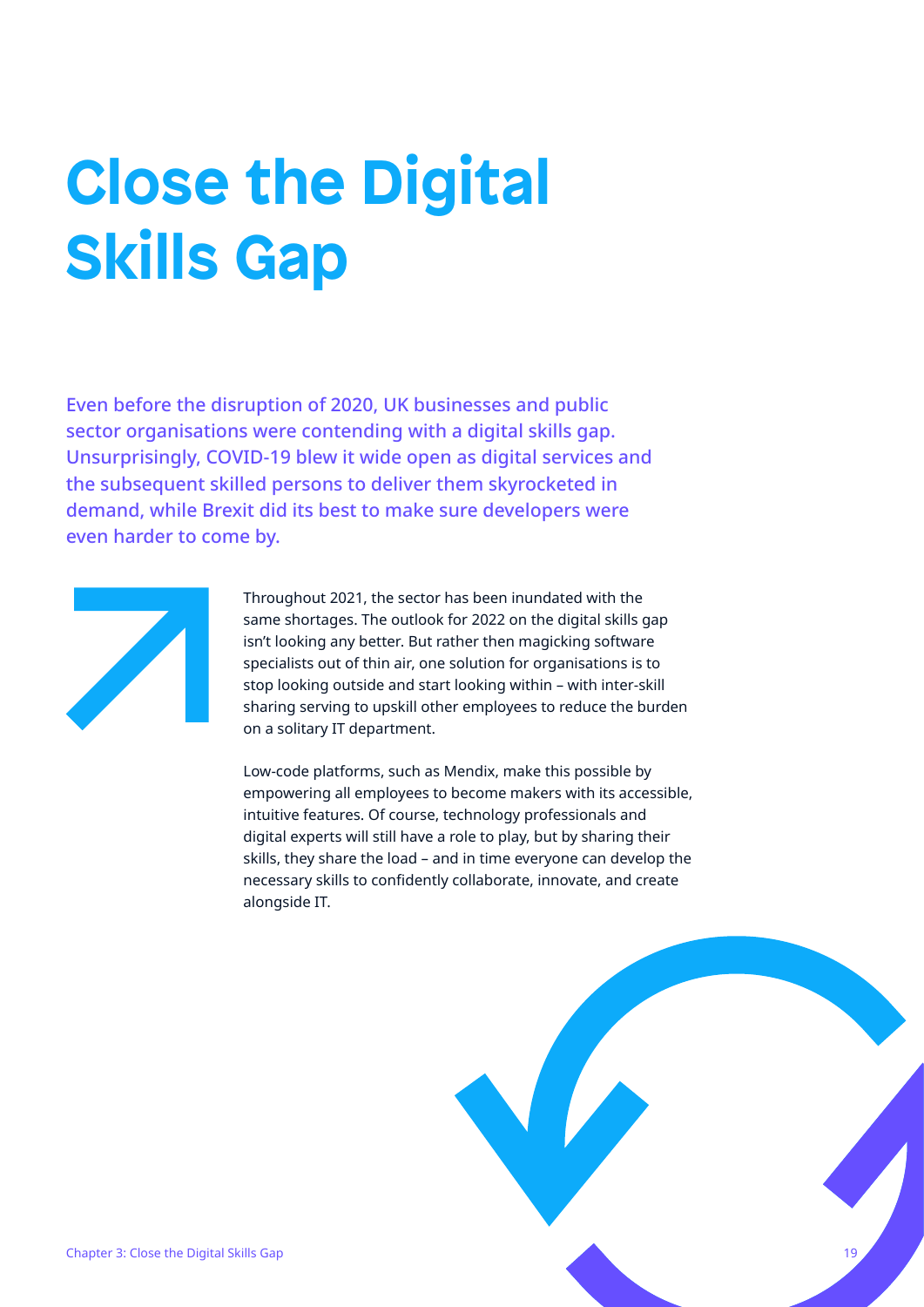# **Seamless Data Integration**

Close collaboration across an organisation is essential to realise digital ambitions and propel public sector organisations forward. But every digital service, new business model and solution designed to make the lives of the public easier requires data – and not just any old data, the right data, which comes from a range of sources.

![](_page_19_Picture_2.jpeg)

So, while low-code is necessary, it's just one piece of the puzzle – and developers and every part of the organisation need to be able to easily discover and understand data. However, finding the right data can require sifting through a jungle of systems and data stores. Even if you find it, you then need to get access to it – and be able to understand how to interpret and use it.

Even to the trained eye, this can be a challenge. Fortunately, Mendix's Data Hub, the world's first low-code data integration platform, brings simplicity and transparency to the complexities of data integration. Through its Data Hub Catalog, developers can get the right data at their fingertips with this standards-based metadata repository that's a one-stop shop for finding and understanding data.

![](_page_19_Picture_5.jpeg)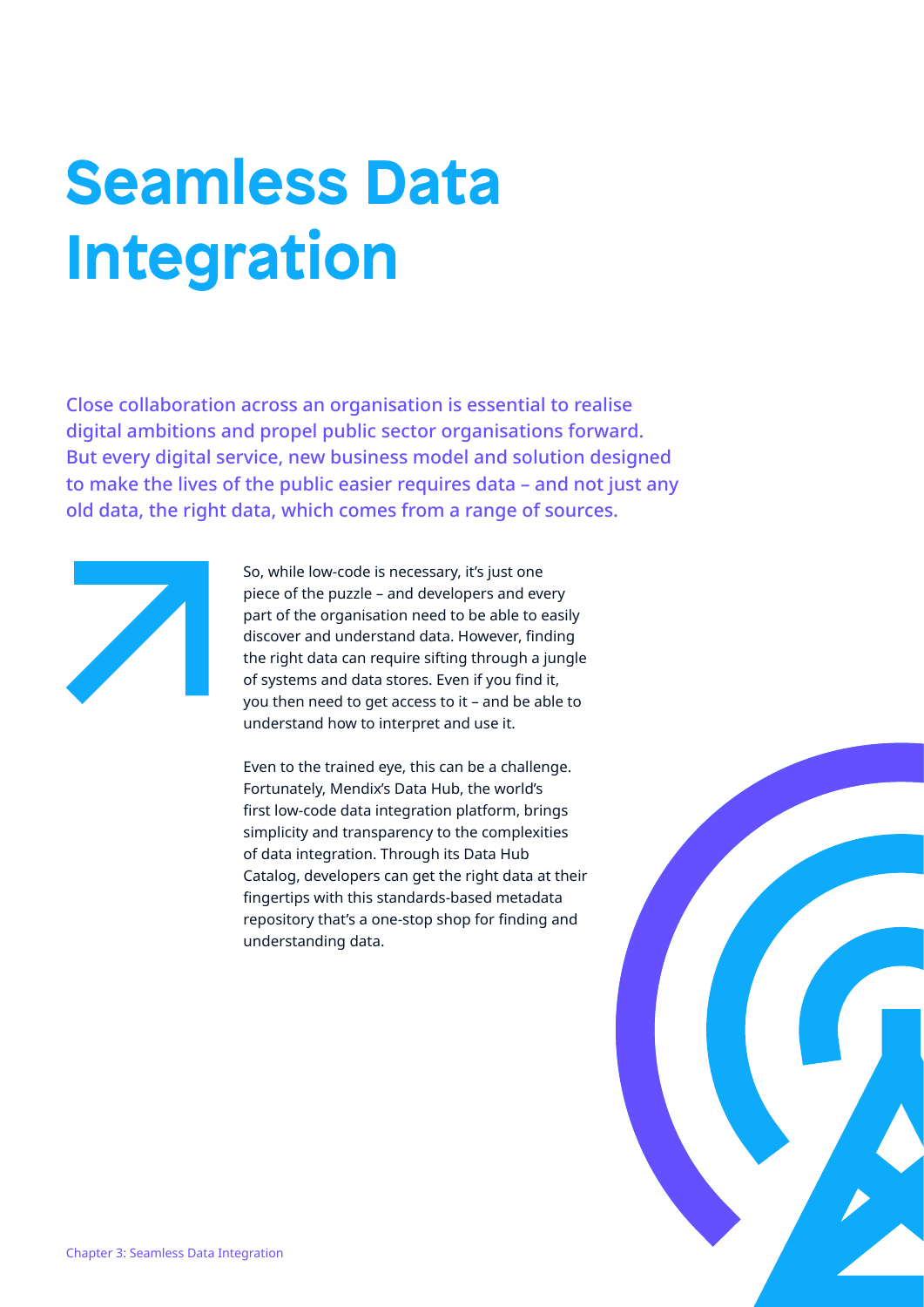# **Lower Barriers to Entry, Cost and Deployment Time**

In an increasingly digital world, where the public (and employees) expect easy access to information and services, public sector organisations must be able to develop digital solutions at pace. But, as we've established, doing so in a traditional way is no longer sustainable – and is only made more difficult by limited resources and depleting budgets.

![](_page_20_Picture_2.jpeg)

Low-code development lowers the barrier to entry, cost and time to deployment because expert coders are no longer needed for full development. For example, police officers and employees – who understand their workflows and processes best – can help code and deploy a workflow instead of relying only on the limited internal or external resources of programmers.

Not only does this reduce hiring costs, but because front line officers and those employees working throughout the police force have far greater understanding of their requirements and the working procedures, this can help develop apps that better solve the problem at hand. Because of low-code's ability to build more apps in less time, it also goes without saying that this can be far more cost-effective than traditional development.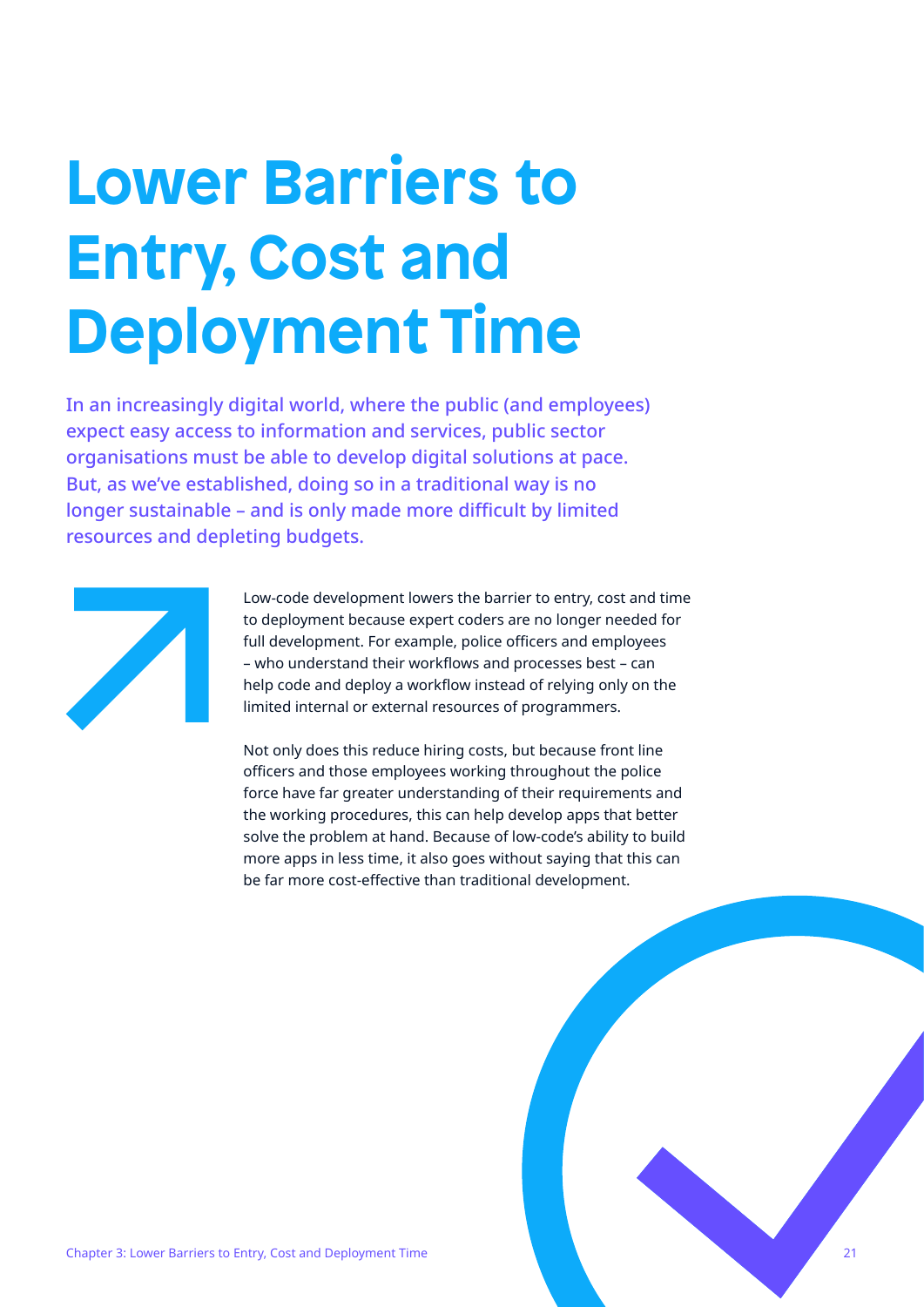# **Unlock Innovation and Elevate Citizen Experiences**

Beyond just working faster, there's also a need to work smarter to make the lives of public sector employees and the public they serve easier. But of course, as our research reveals, the public's needs are always evolving – along with their expectations. So, public sector organisations have to proactively find solutions to problems before they become a problem.

![](_page_21_Picture_2.jpeg)

Since low-code development allows more apps to be built in less time, what once took months now takes only days (or even minutes) – meaning time is no longer a real barrier to innovation. By making coding accessible to all, every employee can also apply their expertise to develop smarter, more relevant services and solutions that actually address the public's needs.

Low-code can also help to take advantage of advancements in technology. For example, with low-code, automation and the means of automating business processes can be easily developed and rolled out across an organisation. By doing so, this also frees up employees to focus on more critical tasks, develop new ideas, and devote more time to the public.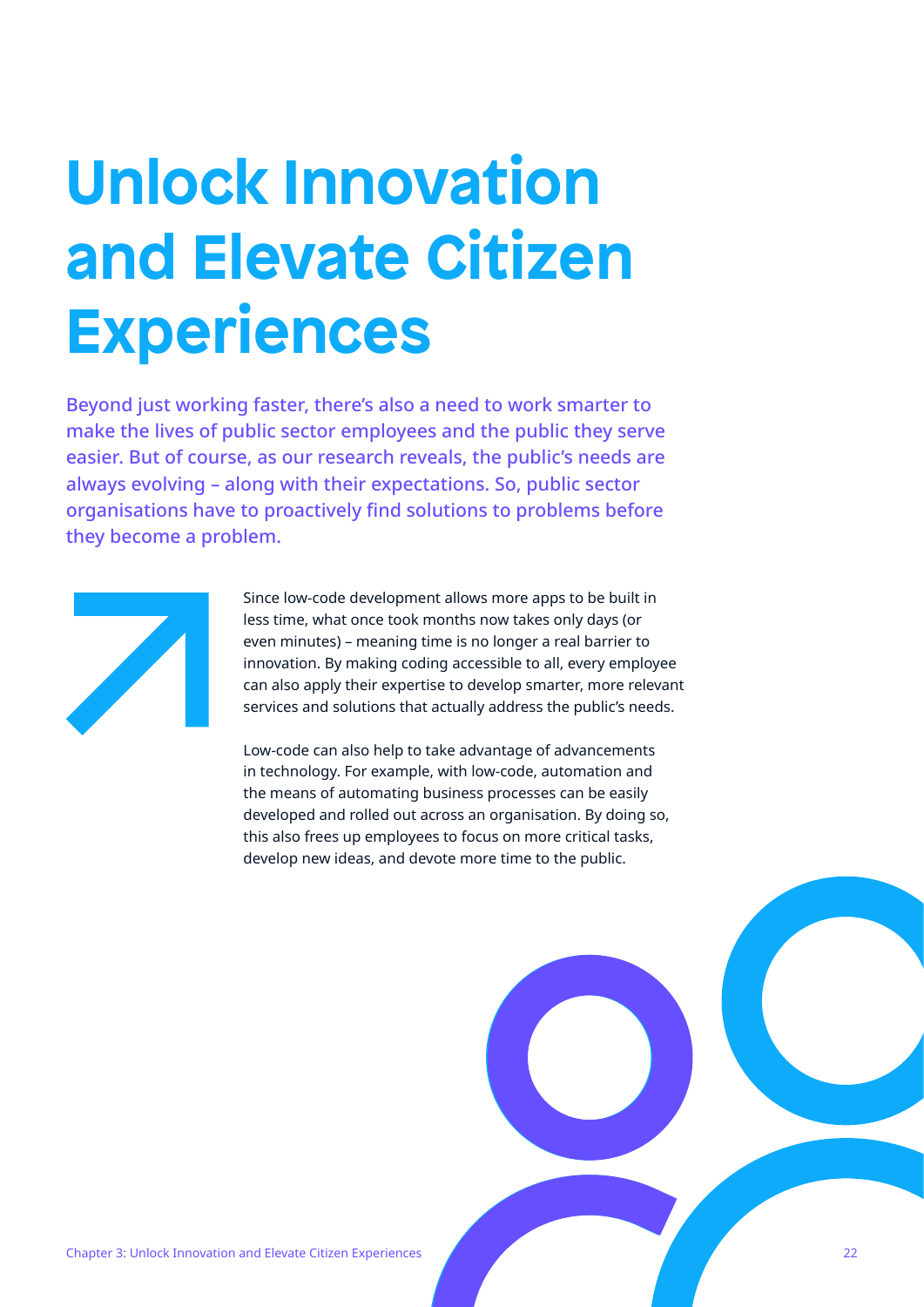## **Chapter 4: Conclusion**

![](_page_22_Picture_1.jpeg)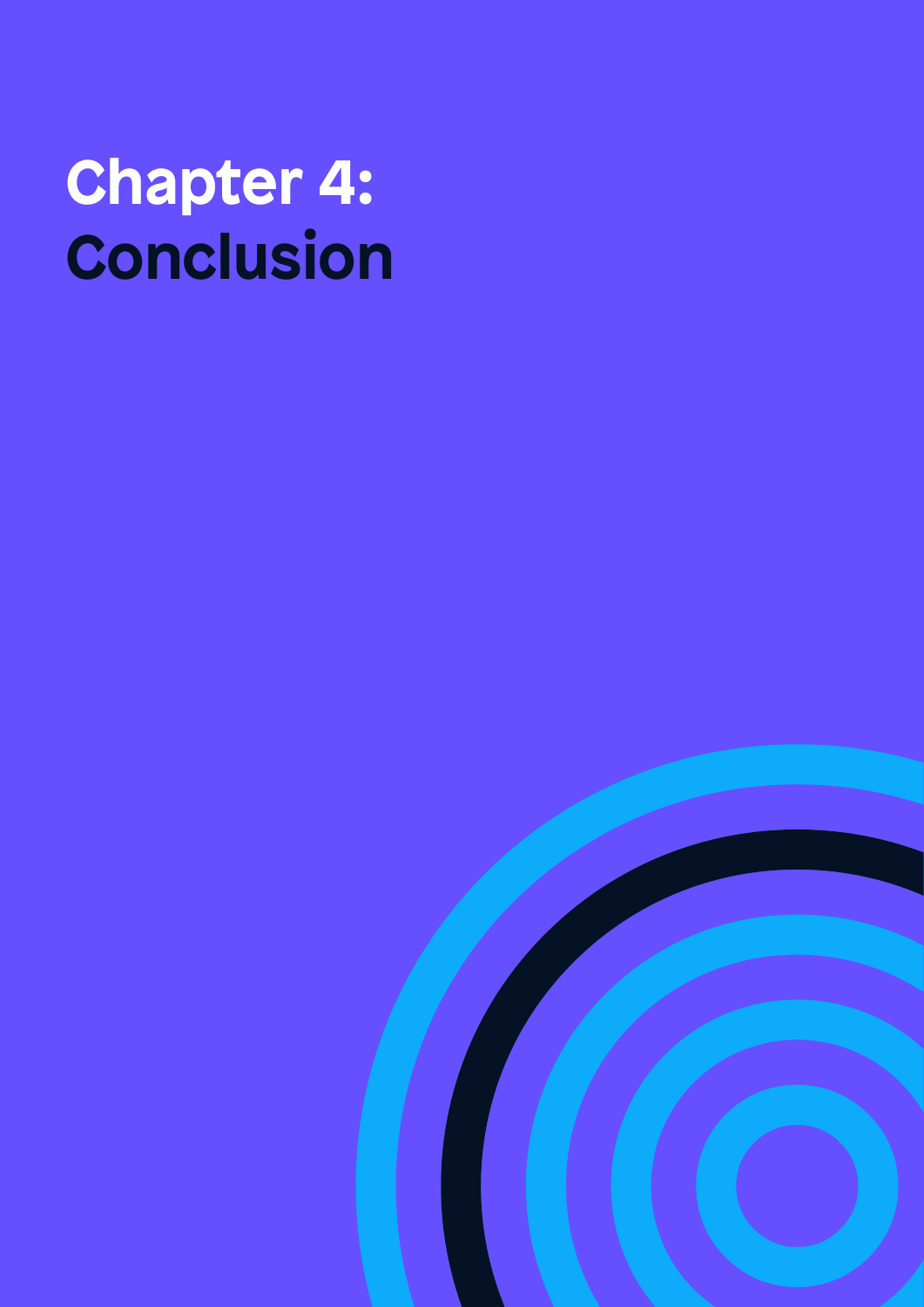Following the onset of COVID-19 and the added complications of Brexit, the kind of shifts that were expected to take place over a decade hit organisations all at once. But few, if any, were as impacted as those in the public sector, as police forces and central and local governments alike scrambled to keep on serving and protecting the public in a time of crisis.

![](_page_23_Picture_1.jpeg)

Even in the face of adversity and extreme pressure, public sector organisations displayed remarkable resilience and resourcefulness to keep the UK and its communities functioning – and safe. IT departments and technology played a pivotal role in enabling this, but with yet more change on the horizon, their work is far from over.

The ongoing need for digital services and solutions comes against a backdrop of dwindling budgets and mounting skills shortages. And organisations are facing an uphill struggle to meet the public sector's growing requirements while juggling costs and safeguarding against future disruption.

Fortunately, there are answers to these challenges. And looking under the hood of digital transformation, at app development itself, there is an opportunity for public sector organisations to innovate faster, collaborate more, and cut costs.

Low-code development enables IT departments to meet public needs at pace, avoiding inflexible architectures and integration headaches. But it also eases the burden on IT teams by empowering all employees to combine their own expertise with that of technology professionals and digital experts, to develop apps that make a real difference to society and the public.

Ultimately, low-code empowers anyone to become a developer – and this collaborative approach to development helps to grow digital skills across the public sector as part of a long-term solution to its talent challenge. With lower barriers to entry also serving to inspire innovation from a diverse group of people that better understand the needs of the public.

The UK has changed, and that journey is far from over. But by adopting a low-code approach alongside all the digital transformation that has been taking place, there's hope that the public sector will be more agile, resilient, and ready for whatever comes next.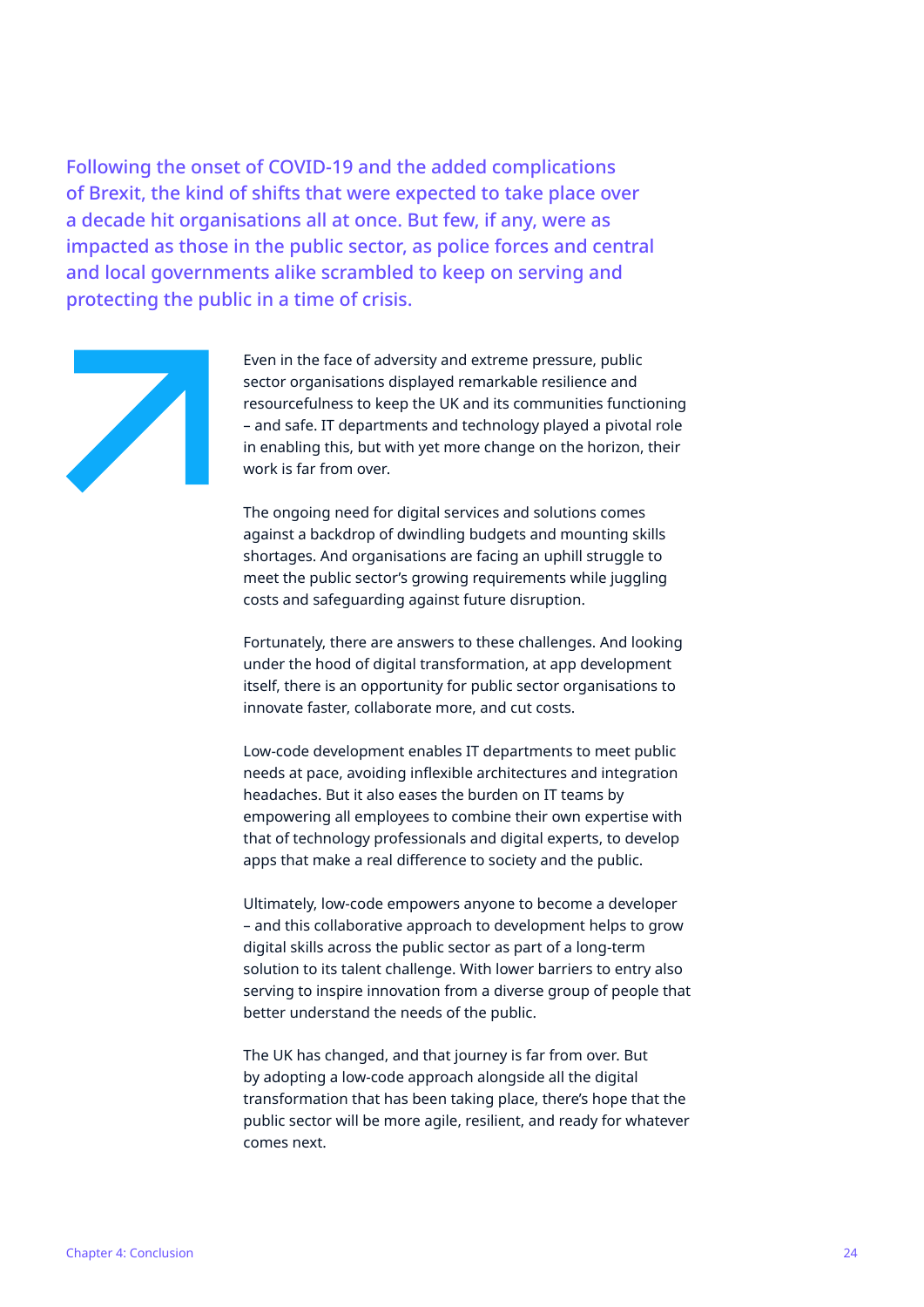# **Chapter 5: Become a Maker with Mendix**

Discover how Mendix's low-code platform can help your public sector organisation to deliver achievable, scalable innovation with powerful impact.

#### **Become a Maker**